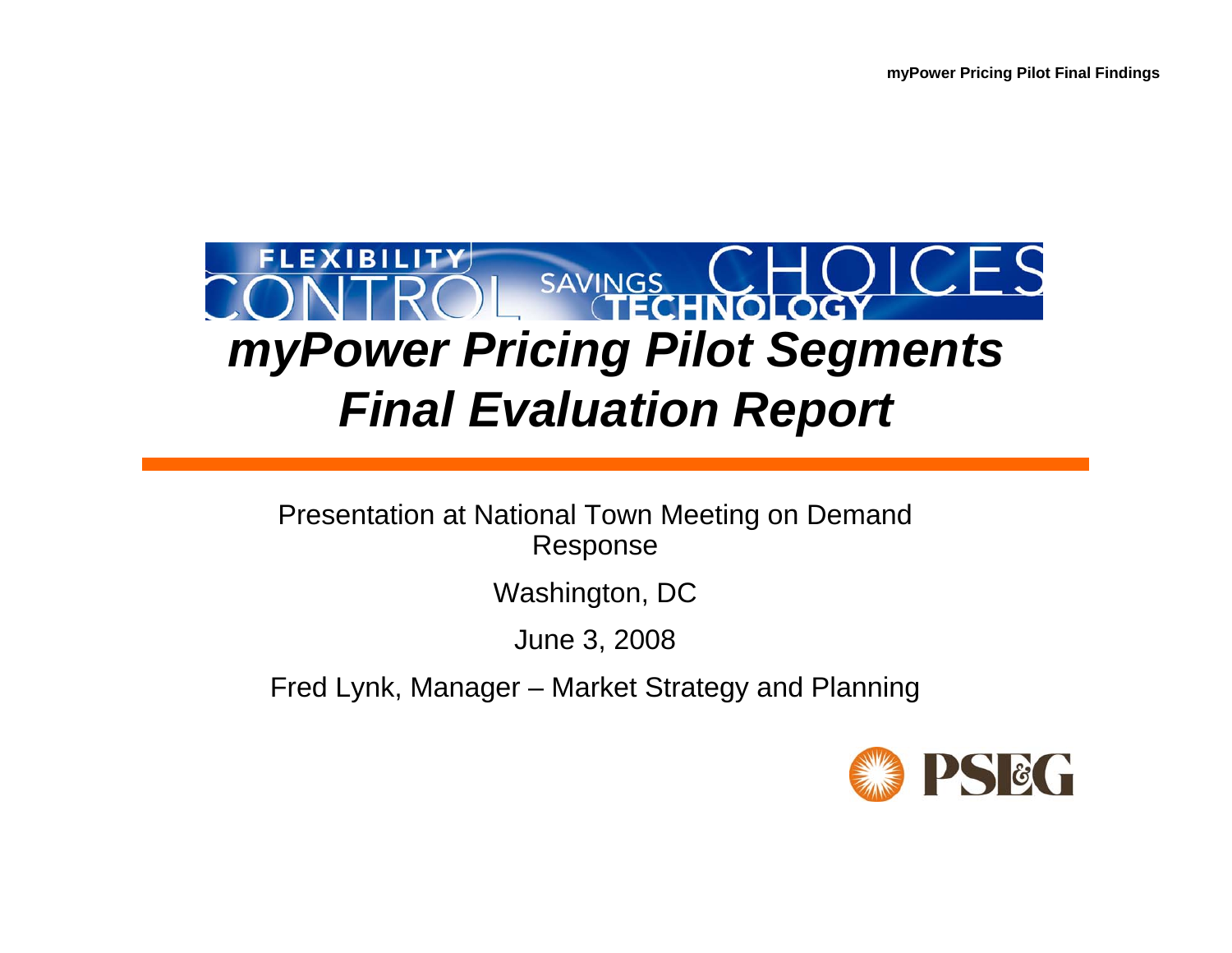# **Agenda**

- $\blacksquare$ **•** Pilot Overview
- $\blacksquare$ Technical Assessment
- $\blacksquare$ Operational and Customer Assessment
- $\blacksquare$ Billing Assessment
- $\blacksquare$ Impact Assessment
- $\blacksquare$ Bill Impact Assessment
- $\blacksquare$ Key Takeaways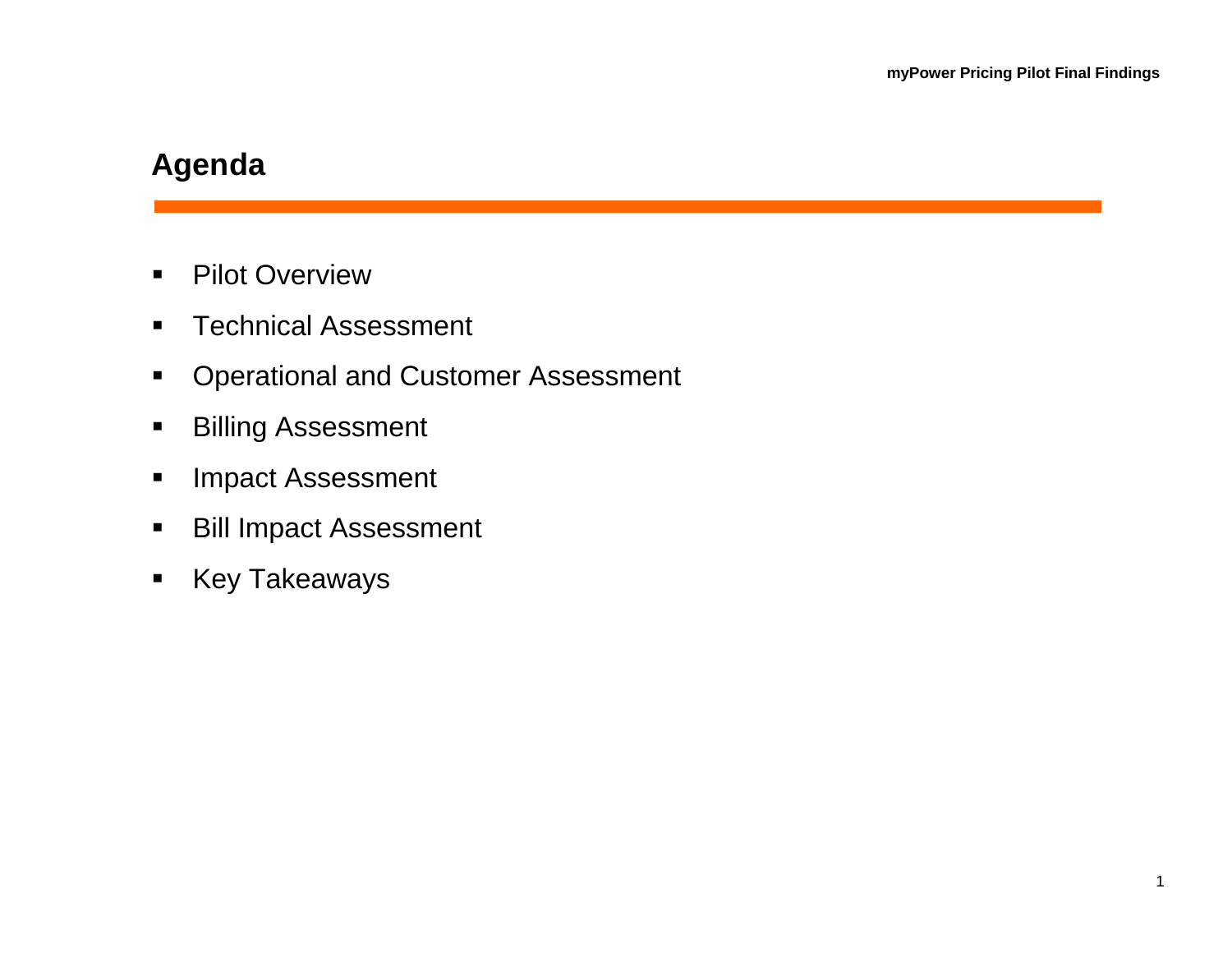#### **myPower Pricing Pilot Overview**

#### Program Goals

- $\blacksquare$ Understand how price signals can influence customers' energy usage patterns.
- п Test customers' reaction to the opportunity to conserve and shift load when power is in peak demand.
- $\blacksquare$  Assess the value of technology in supporting customers' ability in becoming more energy savvy.
- $\blacksquare$  Improve understanding of system requirements, technology options and performance.

#### Program Designed

- п To test participant response to variable TOU and CPP rates.
- $\blacksquare$  To integrate testing of in-home technology and multiple two-way communications systems that transferred energy pricing and interval consumption data to and from the customer's meter.
- $\blacksquare$ To try multiple technology solutions under real field conditions.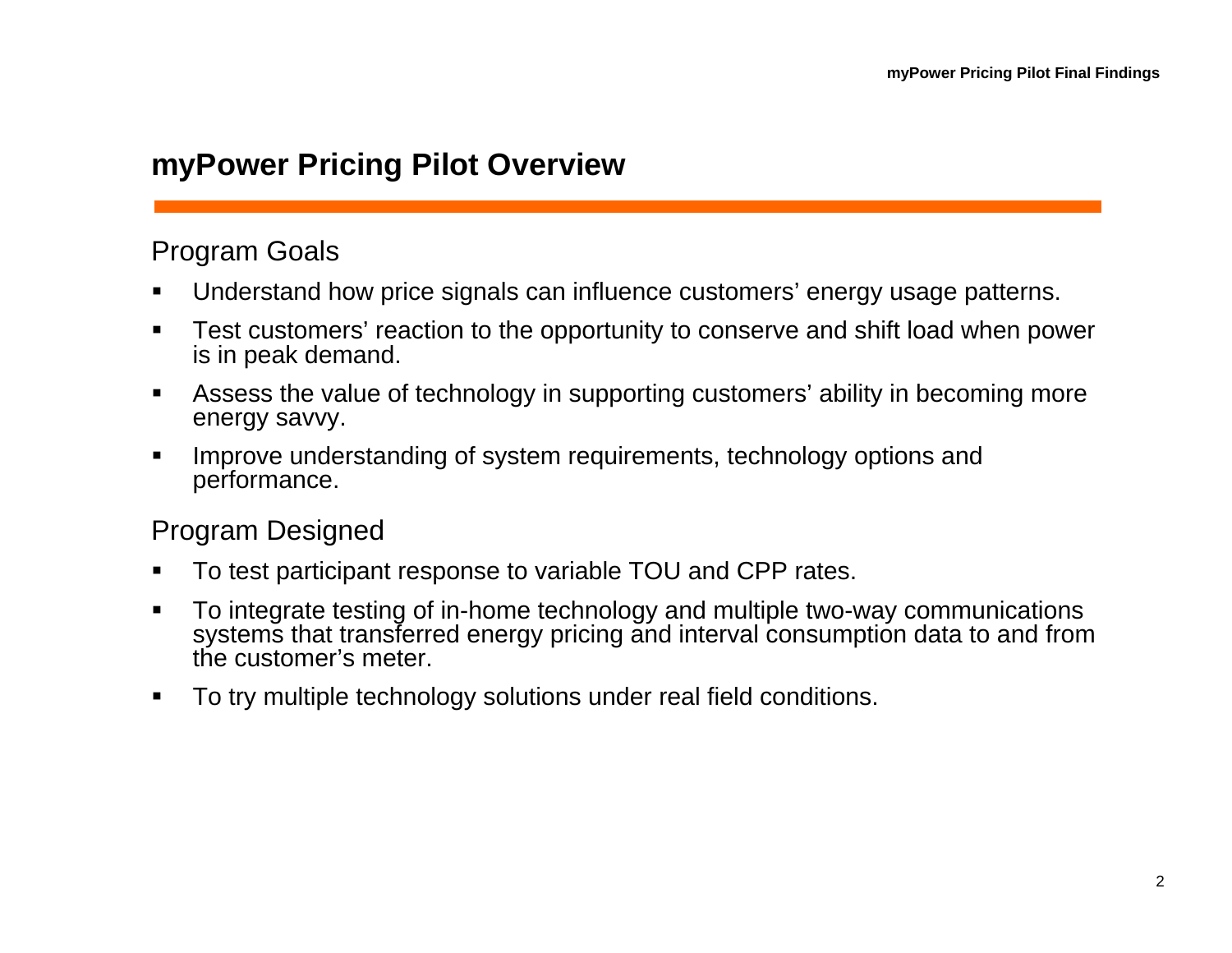## **myPower Pricing Pilot Overview**

|                                                | <b>Control Group</b>    | myPower Sense                             | <b>myPower Connection</b>                                                                                               |
|------------------------------------------------|-------------------------|-------------------------------------------|-------------------------------------------------------------------------------------------------------------------------|
| <b>Customers</b>                               | <b>450 Residential</b>  | <b>379 Residential</b>                    | <b>319 Residential</b>                                                                                                  |
| Rate*                                          | <b>RS</b>               | TOU-CPP (RSP)                             | TOU-CPP (RSP)                                                                                                           |
| Equipment                                      | Electric interval meter | Electric interval meter                   | Electric interval meter<br><b>Programmable thermostat</b><br>Two-way communications<br>infrastructure - PLC, RF, Hybrid |
| <b>Customer Education</b><br>and Communication | N/A                     | <b>Mail</b><br>E-mail<br><b>Telephone</b> | <b>Mail</b><br>E-mail<br><b>Telephone</b><br><b>Signal to thermostat</b>                                                |
| <b>Usage and Billing</b><br><b>Information</b> | N/A                     | <b>Internet</b>                           | <b>Internet</b>                                                                                                         |

\* RS = Residential Service, TOU-CPP = Time-of-Use, Critical Peak Pricing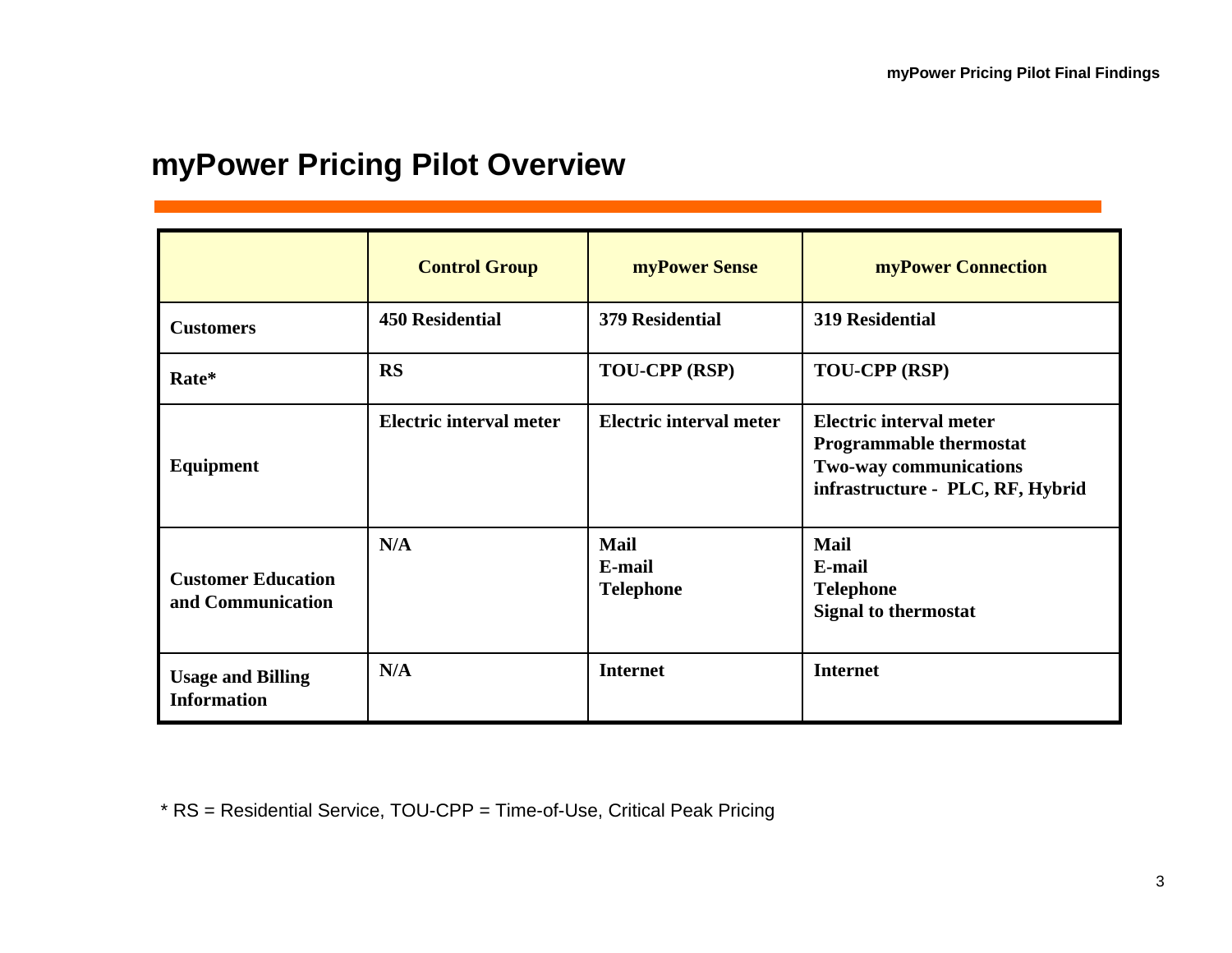# **myPower Time-of-Use – Critical Peak Pricing (TOU-CPP) Summer 2007 Pricing Plan**



4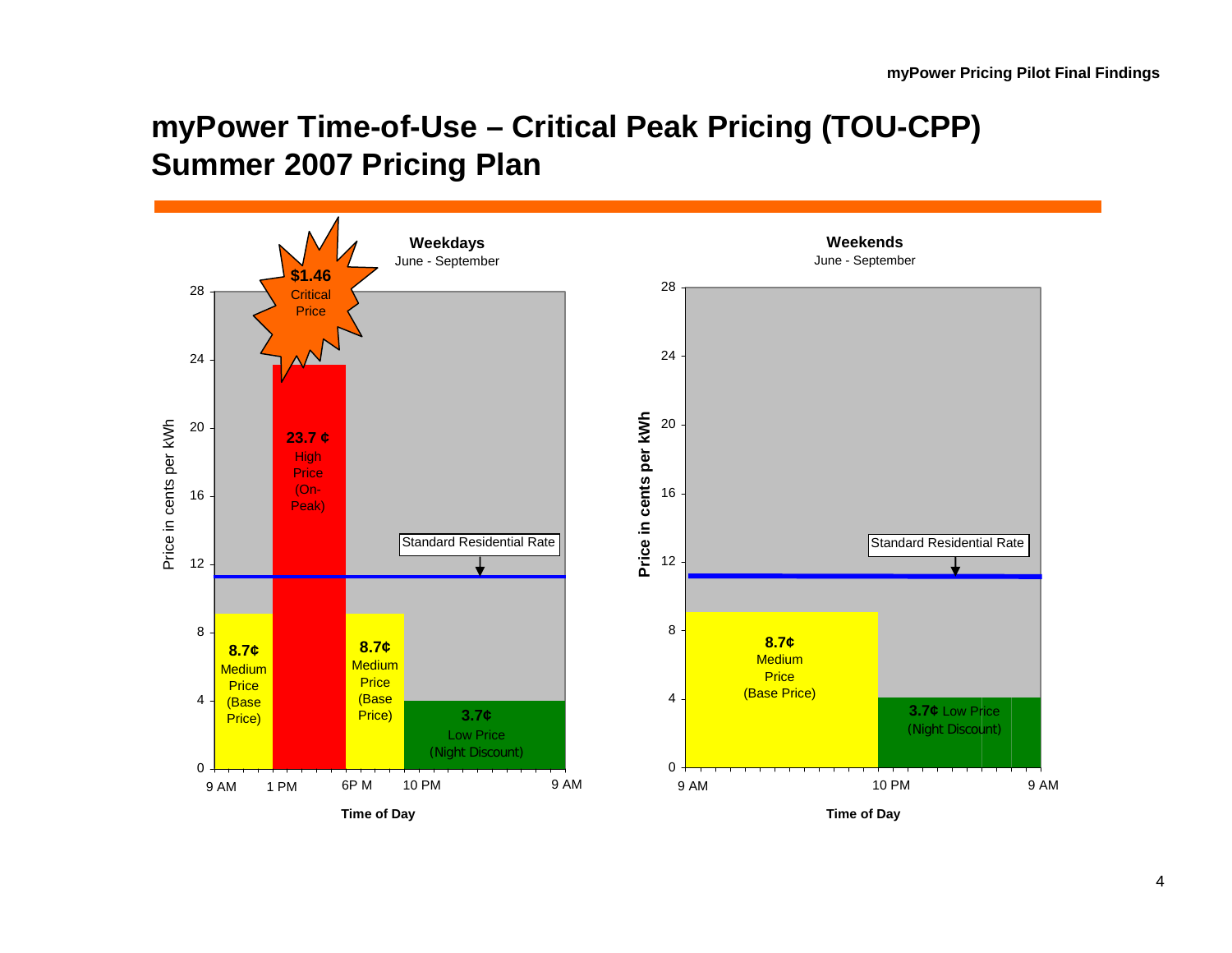### **Technical Assessment**

- myPower pilot utilized two-way communications to transfer energy pricing and interval consumption data and allowed PSE&G to test customer response to various pricing signals.
- $\blacksquare$  Three equipment manufacturers provided equipment for Control Group and Pricing Segments.
	- DCSI's Two-Way Automated Customer System (TWACS) system that utilized a powerline carrier communication (PLC) technology.
	- Itron equipment that utilized a fixed network radio frequency communication technology.
	- Comverge's Maingate product provided two-way communication via a paging system and customer phone lines.
- In-market technology has changed since the pilot inception and equipment used in the trial has been modified or replaced and would not be available for future use. However, this trial identified key technology and network issues that will be key inputs in future technology selection processes.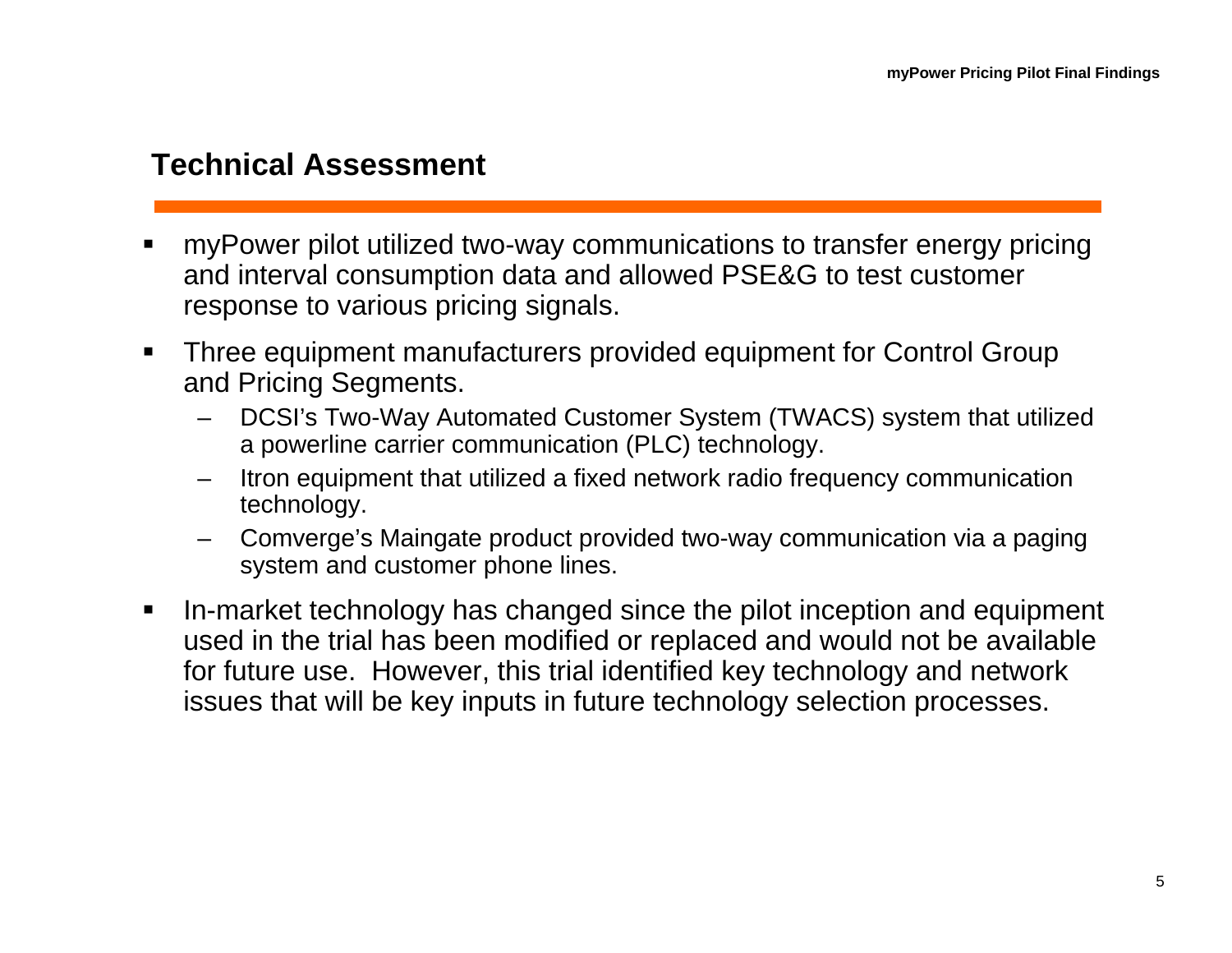**Technical Assessment – System Performance System performance was measured by tracking the number of overdue meter devices daily.**



**Sharp peaks indicated host system problems that triggered back-up data recovery processes. Data collection improved after initial problems were identified and corrected.**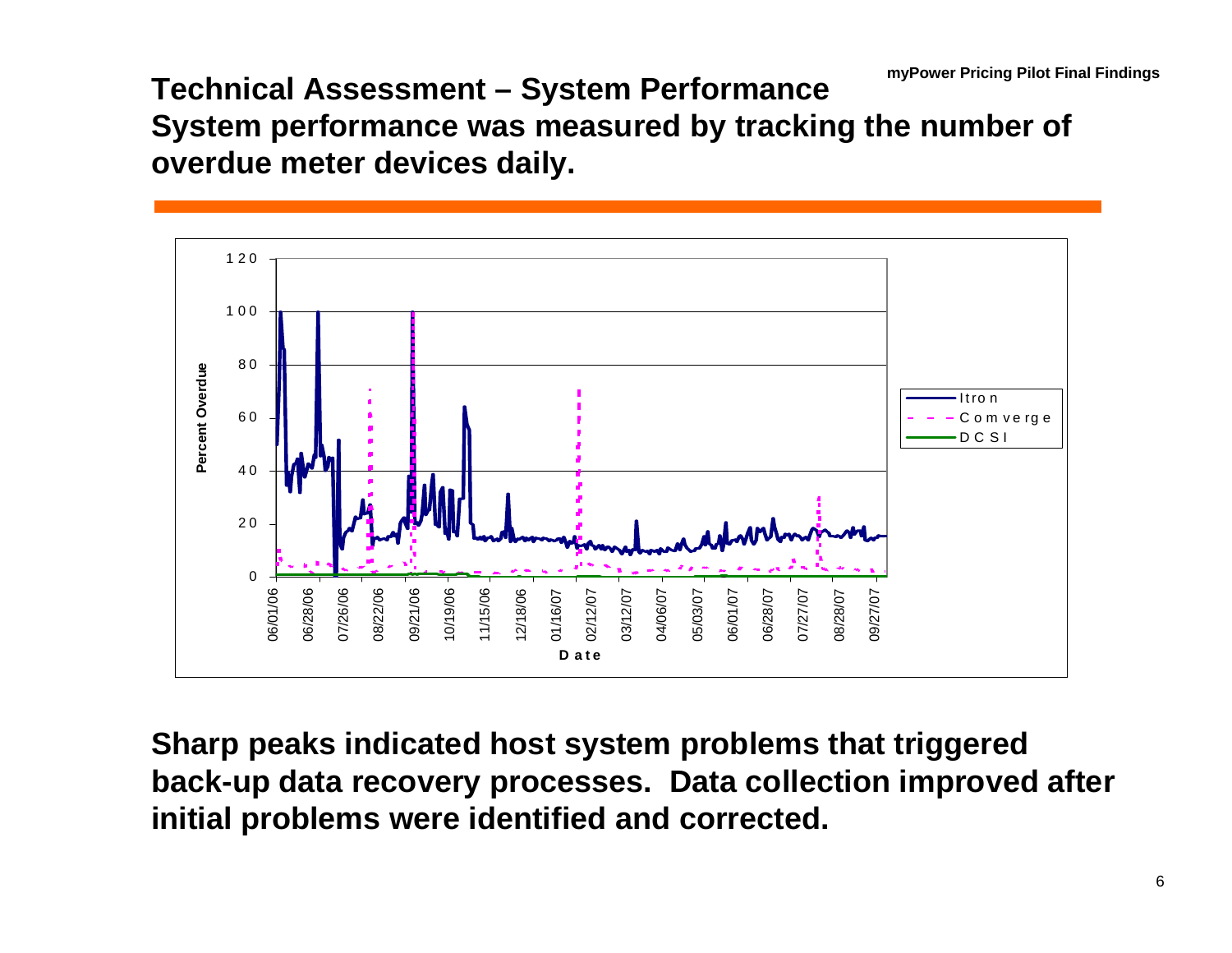#### **Operational Assessment - Participation**

#### **myPower Pricing Target and Actual Participants**

| <b>Segment</b>                                                      | <b>Segment Size</b><br>Goal | <b>Beginning</b><br><b>Segment Size</b> | <b>Segment Size</b><br>(11/3/06) | <b>Segment Size</b><br>(9/30/07) |
|---------------------------------------------------------------------|-----------------------------|-----------------------------------------|----------------------------------|----------------------------------|
| <b>Control Group</b>                                                | 450                         | 450                                     | 450                              | 450                              |
| myPower Sense - TOU/CPP<br><b>Educate Only</b>                      | 550                         | 536                                     | 459                              | 379                              |
| myPower Connection -<br><b>TOU/CPP Technology</b><br><b>Enabled</b> | 400                         | 424                                     | 377                              | 319                              |
| <b>Totals</b>                                                       | 1,400                       | 1,410                                   | 1,286                            | 1,148                            |

- Segment sizes varied throughout the pilot as some participants had to be removed from myPower.
- $\blacksquare$  Incompatible technology due to changes in the customer's home, incompatibility with other PSE&G programs, and customers who moved caused majority of removals.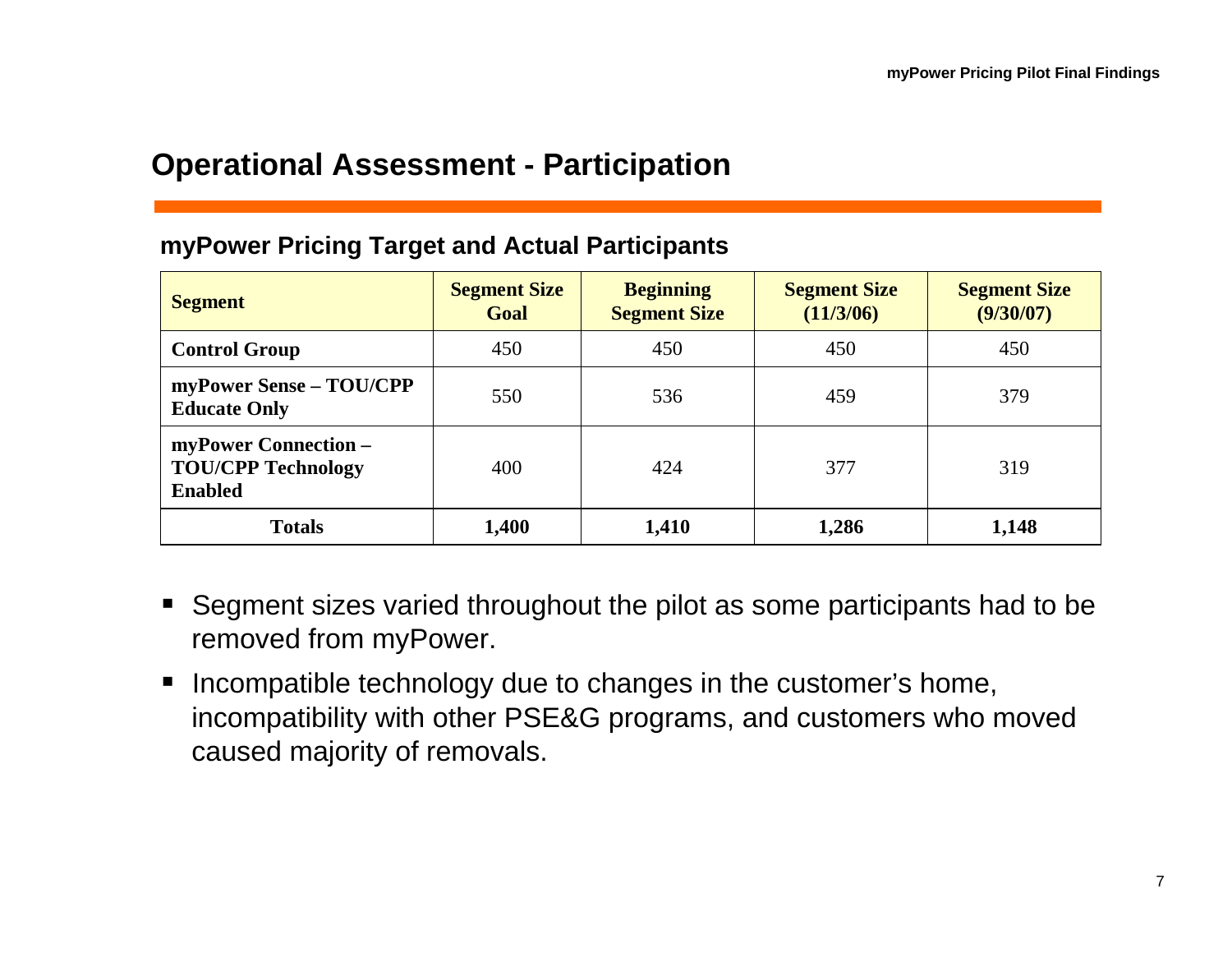### **Operational Assessment - Continued**

#### **myPower Pricing Plan Customers Removed**

| <b>Reasons</b>                         | <b>myPower Sense</b> | <b>myPower Connection</b> |  |  |  |
|----------------------------------------|----------------------|---------------------------|--|--|--|
| <b>Technology Issues</b>               | 22                   | 28                        |  |  |  |
| <b>Billing or Incompatible Program</b> | 33                   | 18                        |  |  |  |
| <b>Customer Moved</b>                  | 42                   |                           |  |  |  |
| <b>Special Circumstance</b>            |                      |                           |  |  |  |
| <b>Totals</b>                          | 98                   | 66                        |  |  |  |

**Technology Issues includes – Installation related problem, Installing Solar/Net Metering, Installed new 2-stage HVAC, New HVAC System, Changed to VOIP, Technology Incompatible, Communication Issues; Billing or Incompatible Program includes – USF, Auto Pay, Equal Payment Plan, Cannot bill un-metered services; Customer Moved – Moved, Not Primary Residence; Special Circumstance (Illness, Death in Family)**

#### **myPower Pricing Plan Customers Dropouts**

| <b>Reasons</b>           | <b>myPower Sense</b> | <b>myPower Connection</b> |  |  |  |
|--------------------------|----------------------|---------------------------|--|--|--|
| <b>Technology Issues</b> | NA                   | 24                        |  |  |  |
| Billing                  | 23                   |                           |  |  |  |
| Miscellaneous            |                      |                           |  |  |  |
| <b>Totals</b>            |                      | 54                        |  |  |  |

**Technology Issues includes – Did not like T-Stat, Did not like technology; Billing includes – Did Not Like Pricing Plan, Did Not Like Billing, Not Saving; Miscellaneous includes - Changed mind, No reason given, Not happy with program, Unable to shift usage into low cost periods**

# **At program's end only 8% of myPower Sense and 13% of myPower Connection participants had asked to drop out of the program.**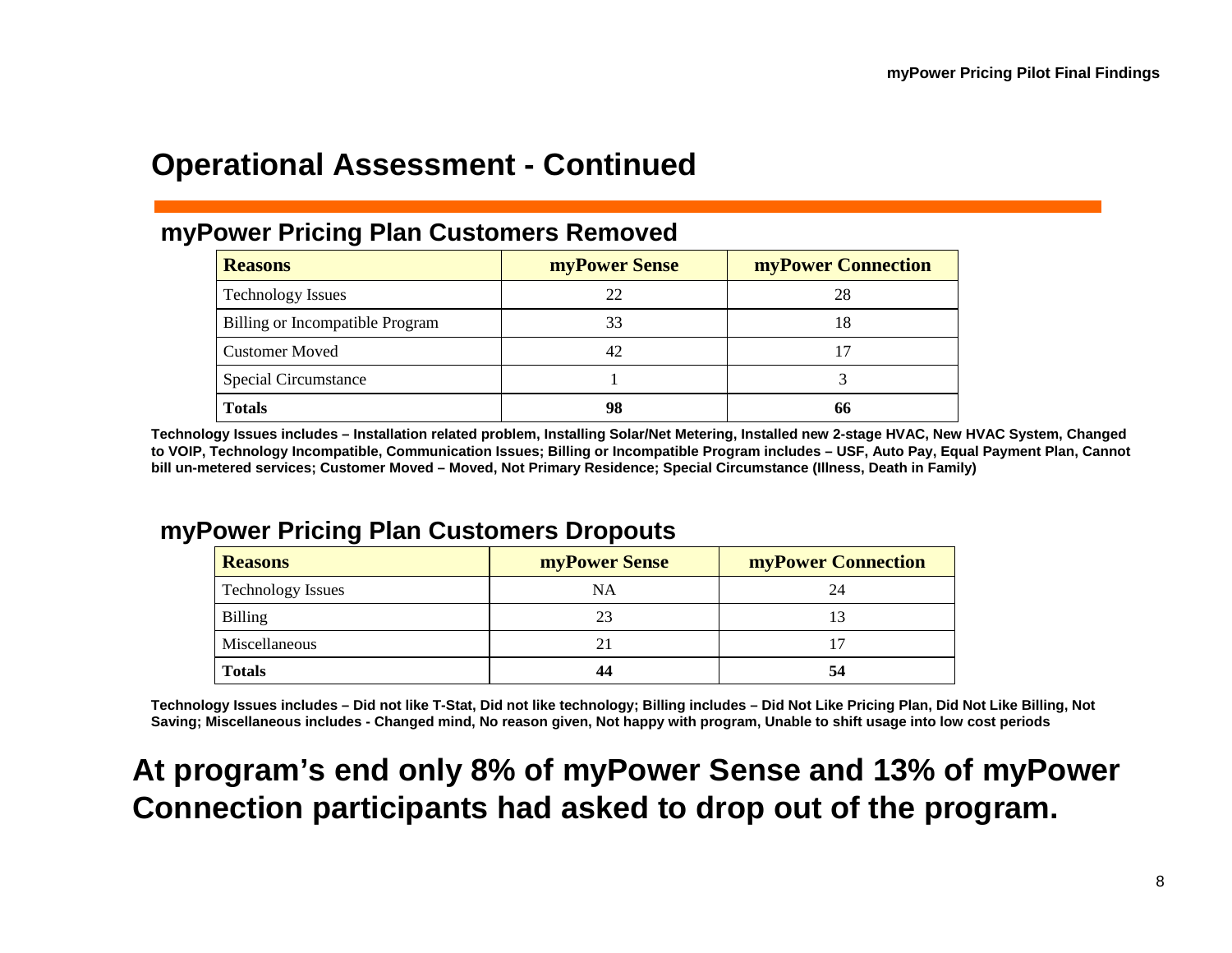#### **Operational Assessment - Customer**

#### Customer Response

- Customers were recruited through a direct mail campaign with a 4% response rate, supplemented by telemarketing with a 16% response rate.
- $\blacksquare$  Incentives were used to drive customer interest and participation (\$25 upfront incentive and \$75 at completion of pilot).

#### Customer Screening

 $\blacksquare$  Potential customers screened over the phone for in-home attributes such as central A/C, electric house heating, broadband Internet, type of HVAC system, in-home phone lines, etc.

#### Customer Education and Communication

- $\blacksquare$  In-depth educational materials customized by segment included pricing plan information, thermostat programming guides, Energy Savers Guide, energy conservation information and tips, myPower FAQ's, etc.
- $\blacksquare$  Notified customers of CPP events using two methods chosen by the customer – home/office/cell phone and/or e-mail. Delivered customized telephone notices using an automated outbound dialer.
- $\blacksquare$  Pilot website enabled customers to view energy usage and bills online, compare savings to the standard residential rate (RS) and access energy savings information.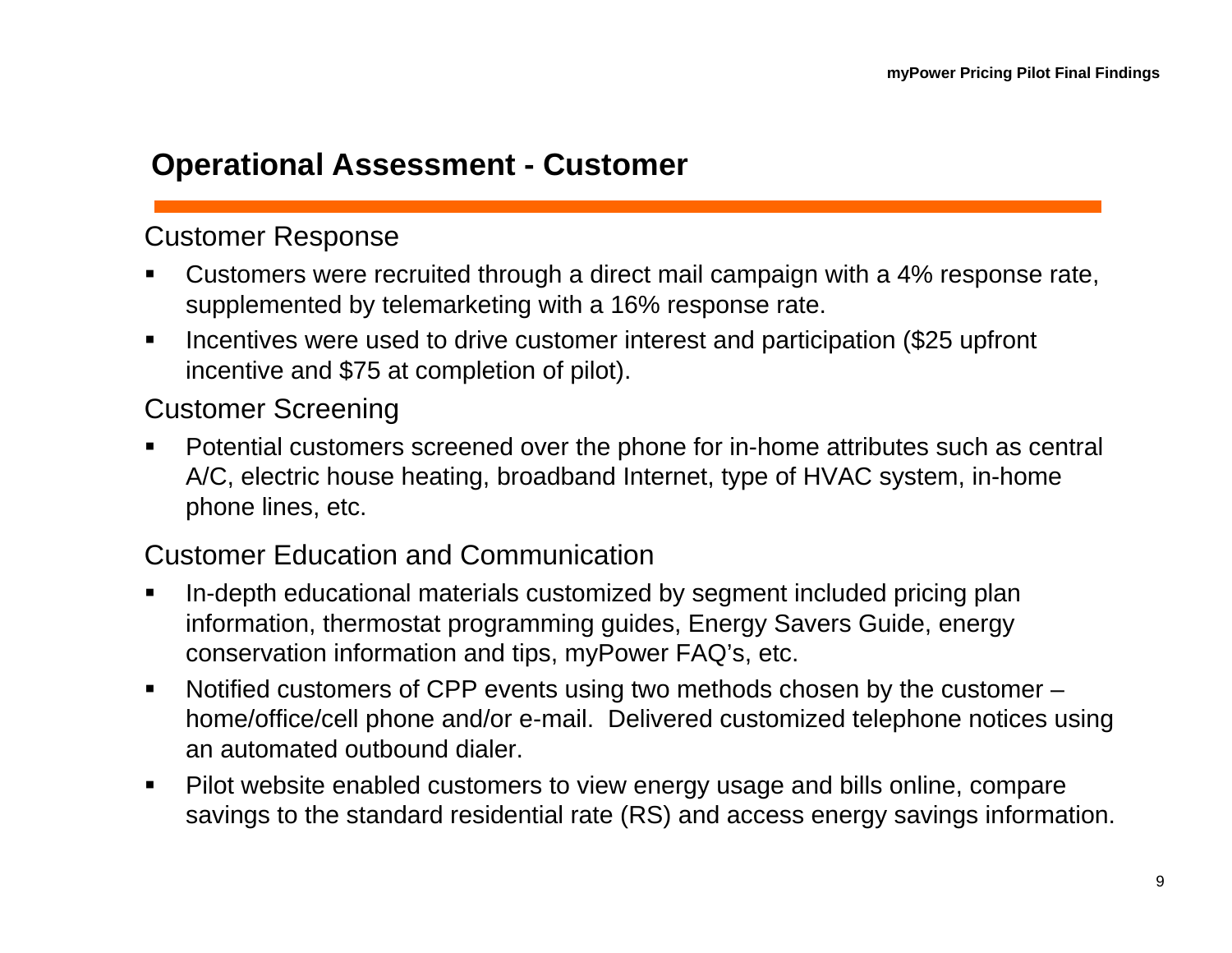# **Customer Assessment Overall, customers were satisfied with myPower**

- $\blacksquare$  91% of myPower Connection and 85% of myPower Sense participants agreed PSE&G should offer more programs similar to myPower to customers.
- $\blacksquare$  Roughly eight out of ten myPower Connection (77%) and myPower Sense (81%) participants would recommend myPower to a friend or relative.
- 78% of myPower Connection and 83% of myPower Sense participants thought program participation should be voluntary.



#### **Satisfaction with Program**

- $\blacksquare$  The majority of myPower Connection (84%) and myPower Sense (83%) participants believed programs such as myPower benefit the environment.
- $\blacksquare$  71% of both myPower Connection and myPower Sense participants believed they saved money.

# **Customers like programs such as myPower, see benefits to the environment, and would recommend the program to others. Most would prefer to have these as voluntary programs.**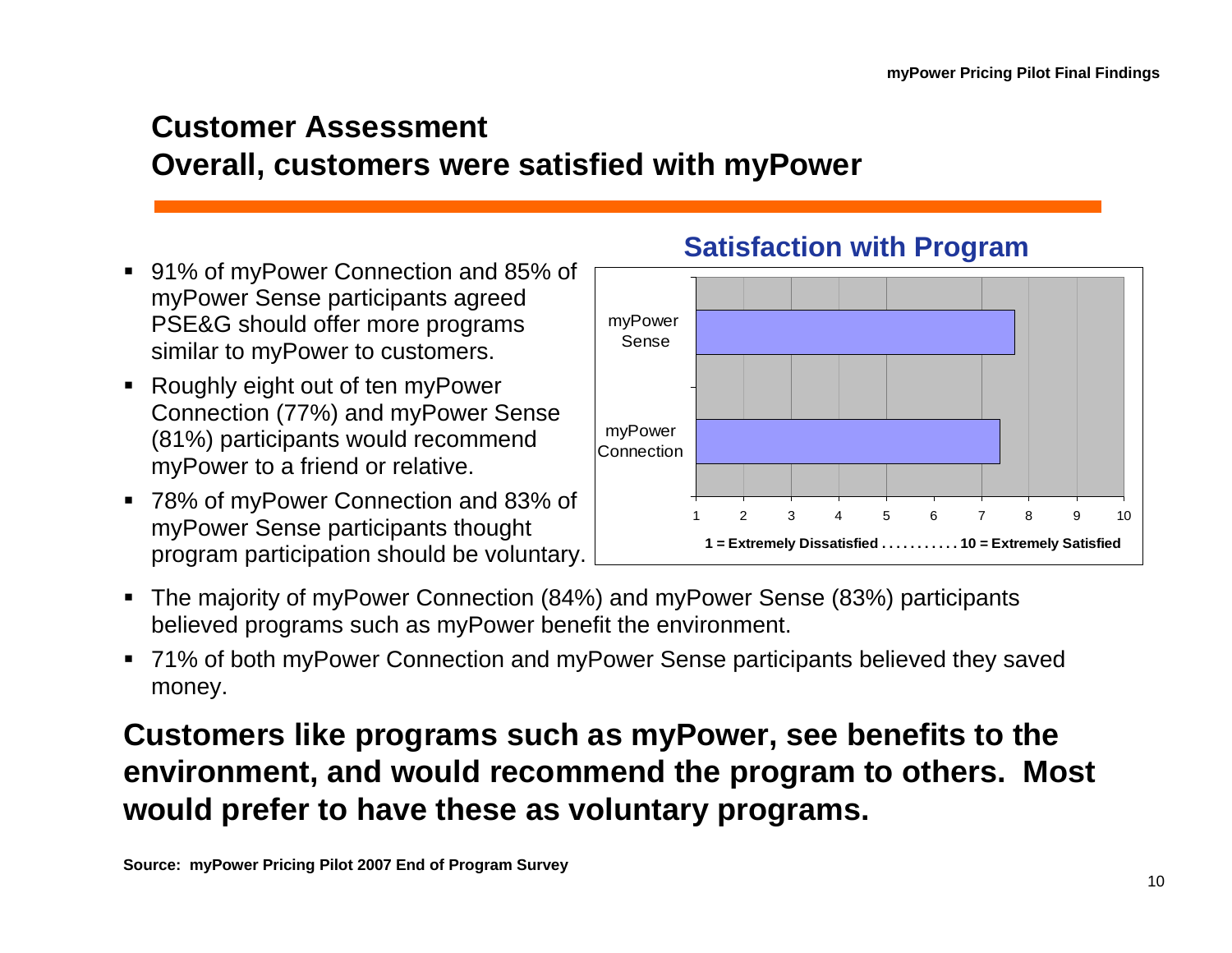## **Billing Assessment**

- Created billing system specifically for the myPower pilot as an adjunct to the legacy PSE&G Customer Information System (CIS).
- $\blacksquare$  Diverted customer bills from CIS billing process and forwarded to dedicated myPower billing staff to prepare monthly statements.
- $\blacksquare$  Established daily billing validation process to identify and document all database and system conflicts requiring additional investigation to support accurate billing.
- $\blacksquare$  In wide scale program deployment, these functions would need to be integrated into a standard billing system that:
	- Supports an efficient process for mass bill production for TOU rates using multiple data sources
	- Supports multiple programs that require special billing design such as Auto-Pay, EPP, TPS, etc.

# **Billing lessons learned are key to understanding operational and customer needs when implementing larger systems.**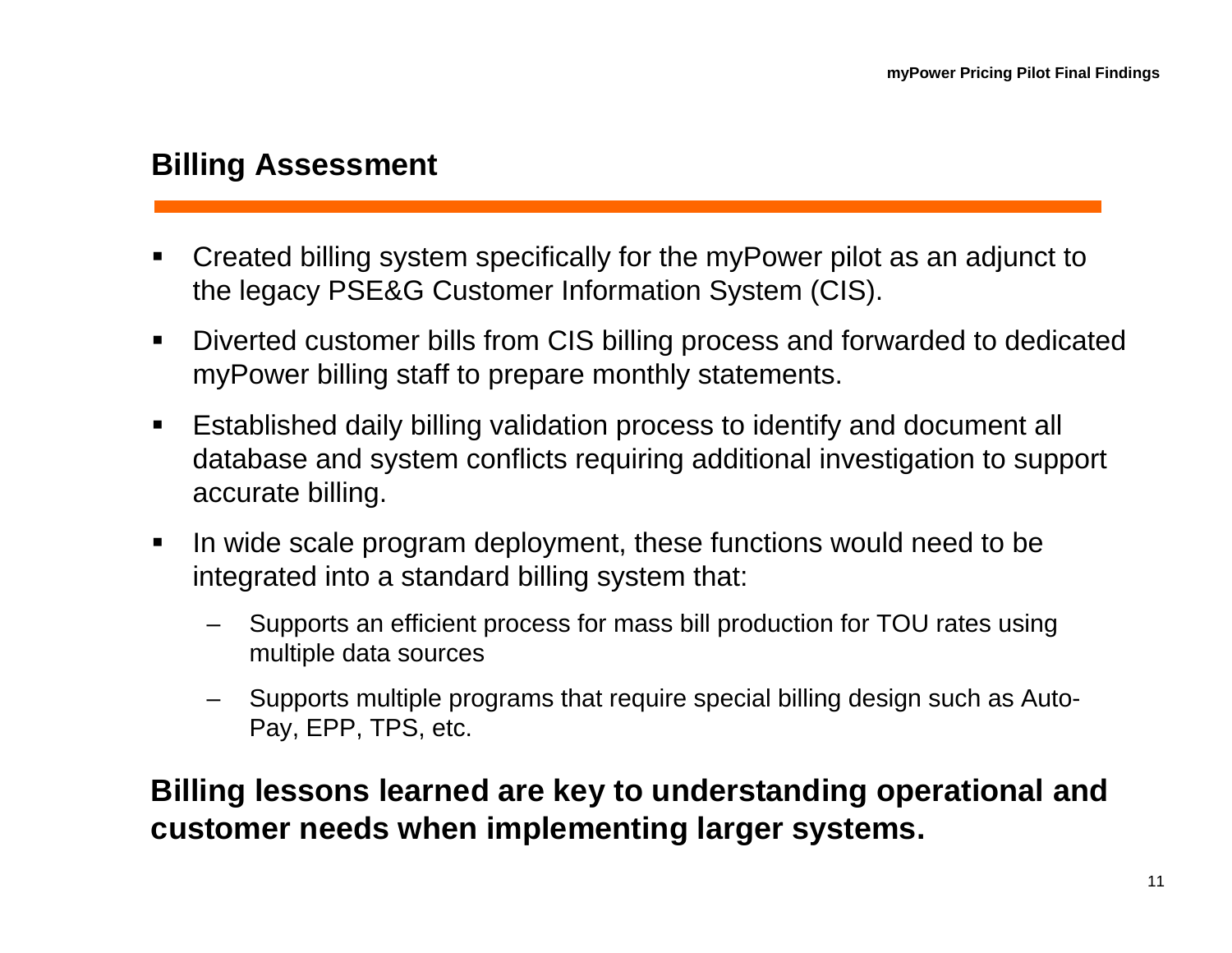#### **myPower Pricing Impact Results**

- п Participants in the myPower Pilot reduced peak demand
	- Time-of-Use Impacts shifting from High price periods to Low and Medium price periods
	- CPP Impacts reduction in peak demand on critical peak days
- $\blacksquare$  Participants in the myPower Pilot saved energy
	- Energy conservation effect difference in energy use between Control Group and myPower participants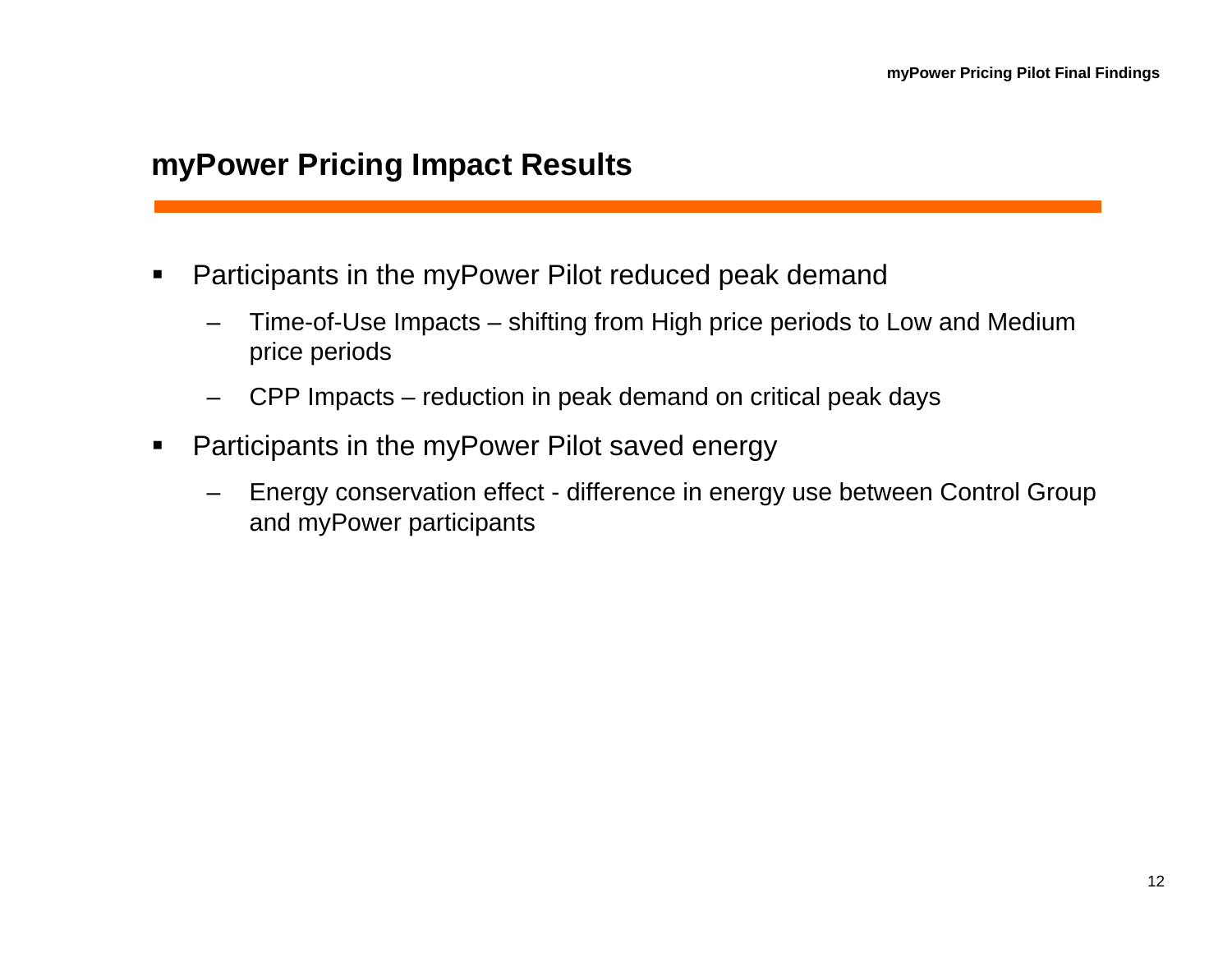# **myPower Connection Customers Time-of-Use and Critical Peak Impacts**

#### **TOU and CPP Impacts on Summer Peak Days**



## **Customers with in-home technology reduced On-Peak period demand by 47% (1.33 kW) on critical peak days.**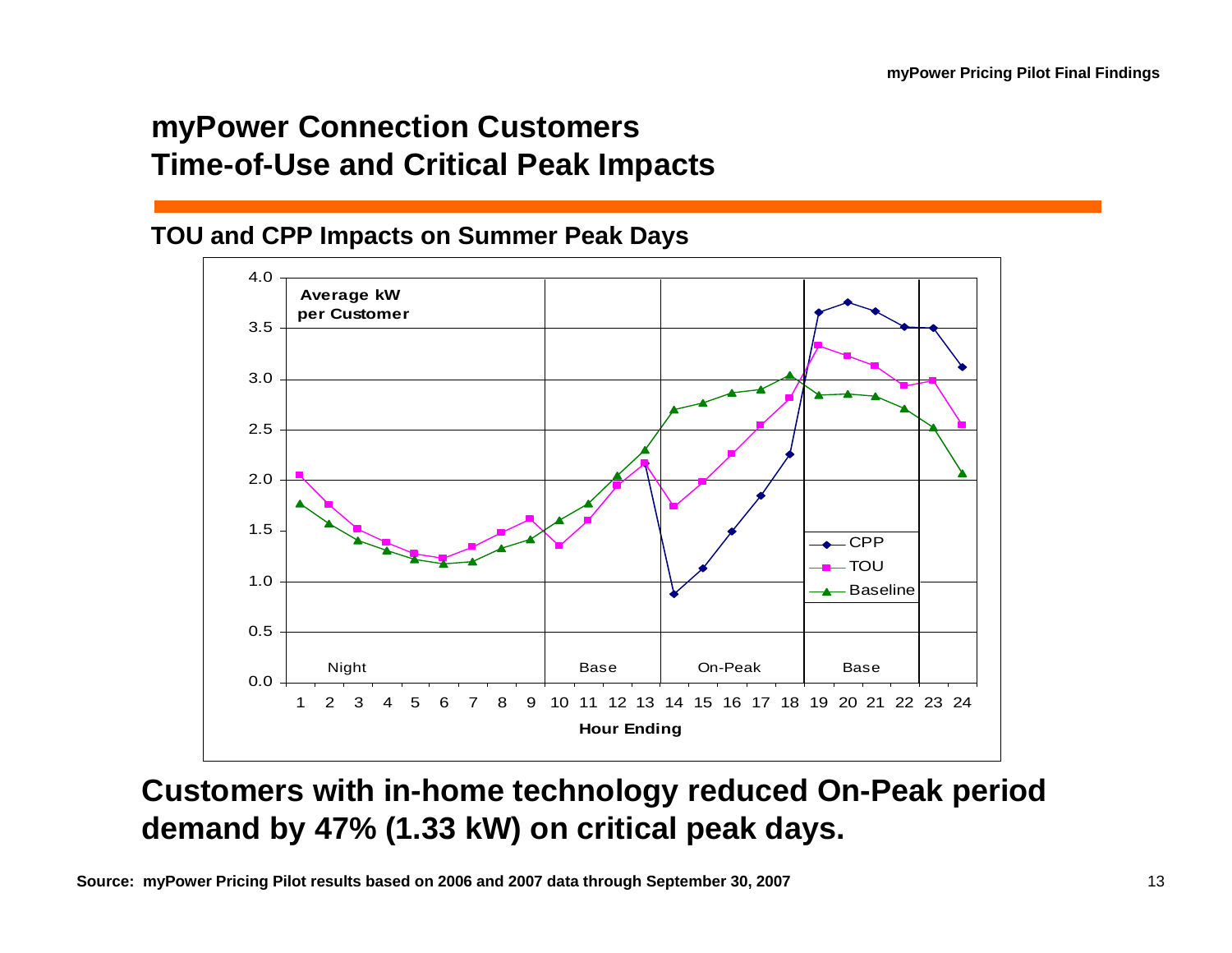## **myPower Sense Customers Time-of-Use and Critical Peak Impacts**



**Customers who received no in-home technology were able to reduce On-Peak period demand on critical peak days by up to 20%, even if they do not have Central AC.**

**Source: myPower Pricing Pilot results based on 2006 and 2007 data through September 30, 2007**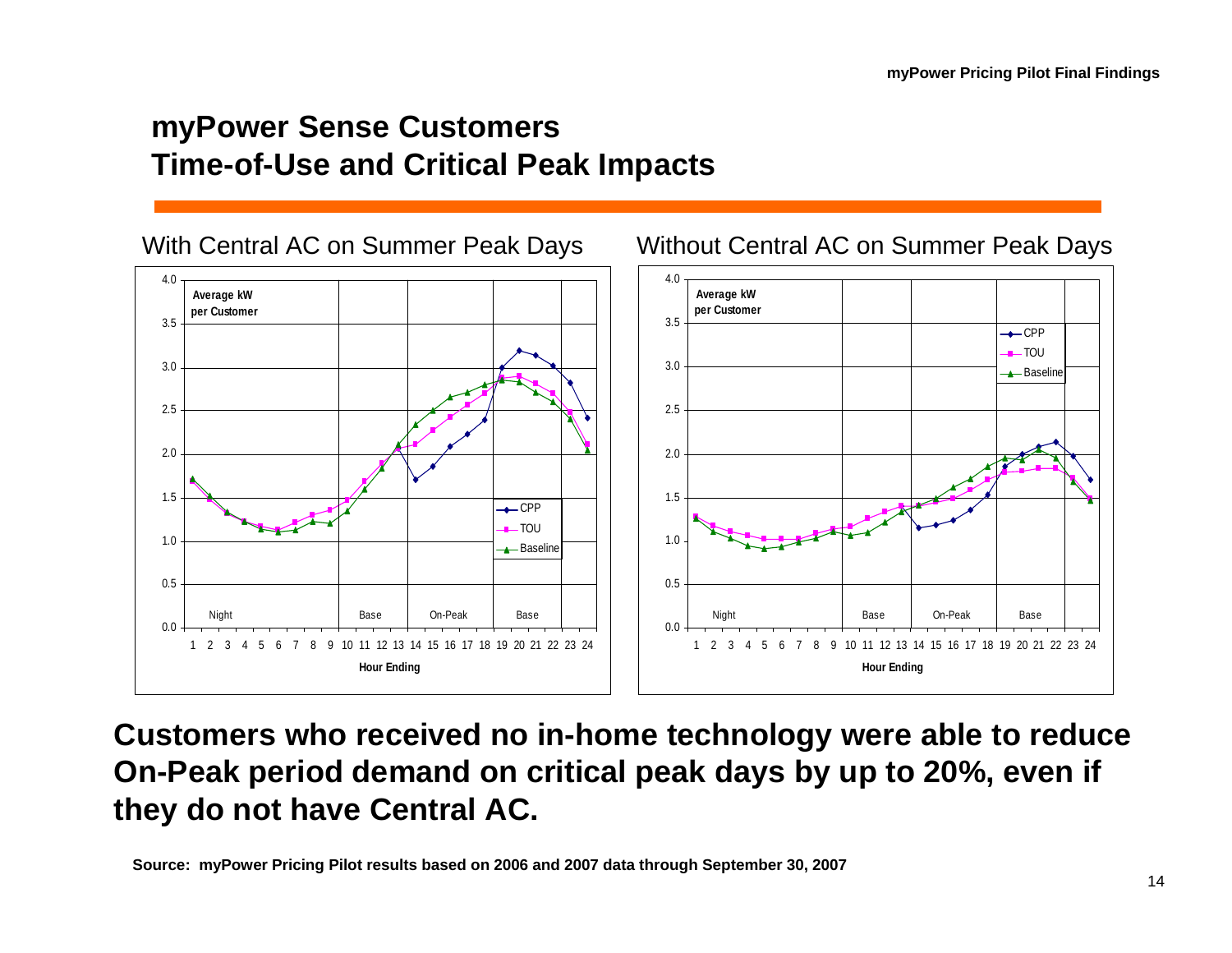### **Impact Assessment myPower TOU and CPP Demand Reduction on Summer Peak Days**

|                                          | <b>Baseline</b><br><b>Avg On</b> |         | <b>TOU Only</b> | <b>CPP</b> |               | <b>Total</b> |               |
|------------------------------------------|----------------------------------|---------|-----------------|------------|---------------|--------------|---------------|
| <b>Segment</b>                           | <b>Peak kW</b>                   | kW      | $\frac{1}{2}$   | kW         | $\frac{1}{2}$ | kW           | $\frac{6}{6}$ |
| <b>myPower Connection</b>                | 2.85                             | $-0.59$ | $-21%$          | $-0.74$    | $-26%$        | $-1.33$      | $-47%$        |
| <b>ImyPower Sense with Central AC</b>    | 2.60                             | $-0.07$ | $-3%$           | $-0.36$    | $-14%$        | $-0.43$      | $-17%$        |
| <b>ImyPower Sense without Central AC</b> | 1.61                             | $-0.09$ | $-6%$           | $-0.23$    | $-14%$        | $-0.32$      | $-20%$        |

- All segments reduced demand during the On-Peak period of 1:00 p.m. to 6:00 p.m. throughout the summer.
- The "technology-enabled" segment performed significantly better than those who received education only.
- Among customers who received education only, both customers with Central AC and those without Central AC were able to reduce demand in the range of 17% to 20%.

Notes:

- Average demand reduction during On-Peak period 1:00 p.m. 6:00 p.m.
- Compared to average on peak kW for the same period
- Results were statistically significant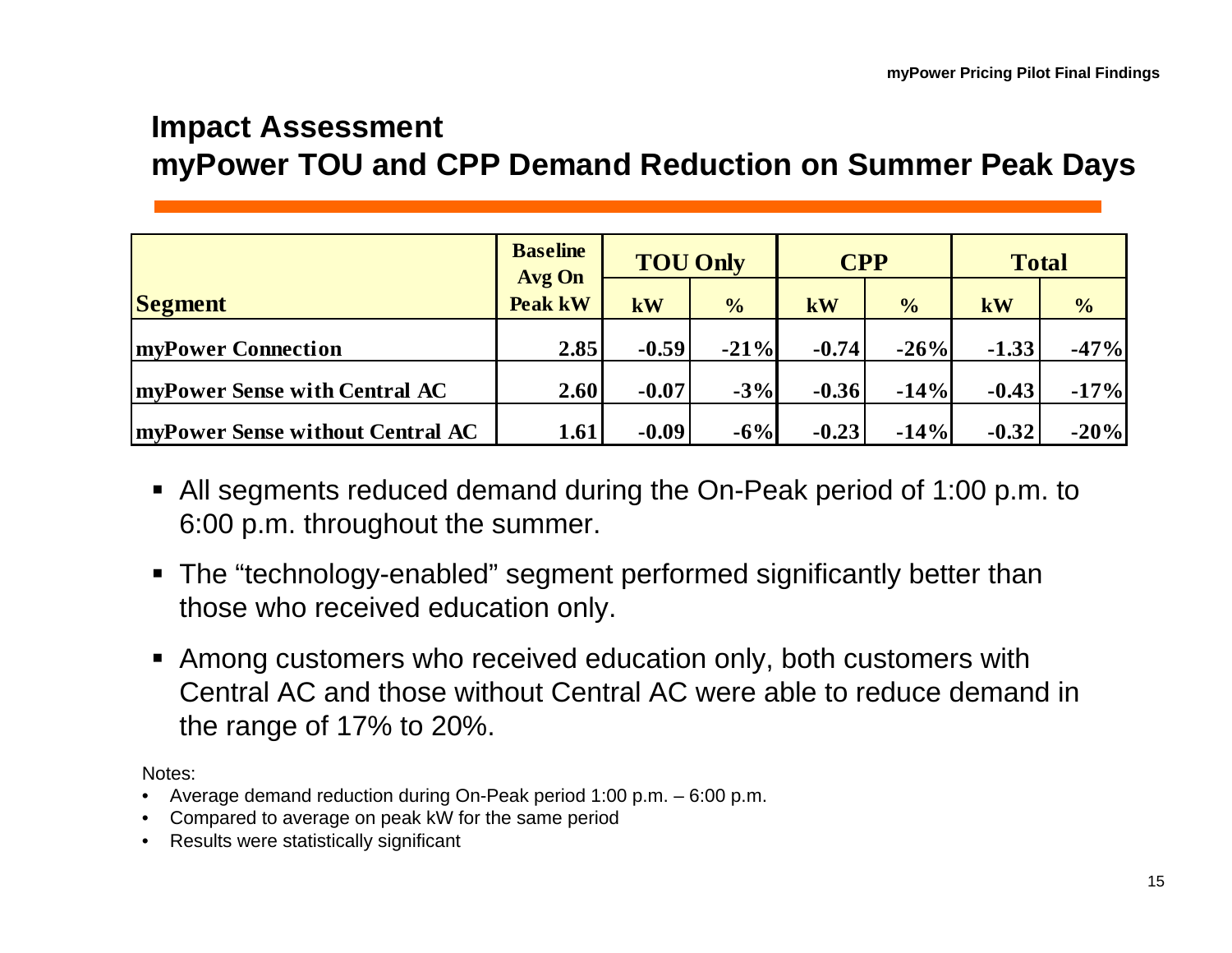# **myPower Connection and myPower Sense Customers Summer Period Energy Savings Estimates**

| <b>Variable</b>                     | <b>Control</b><br><b>Group</b><br><b>Change in</b><br><b>Use</b> |                | <b>Participant</b><br><b>Group</b><br><b>Change in</b><br><b>Use</b> |     | <b>Summer</b><br><b>Energy Savings</b><br>from TOU<br>(Percent) | <b>Total Summer</b><br><b>Energy Savings</b><br>from TOU<br>(kWh per Cust) |
|-------------------------------------|------------------------------------------------------------------|----------------|----------------------------------------------------------------------|-----|-----------------------------------------------------------------|----------------------------------------------------------------------------|
| myPower Connection                  | $5.2\%$                                                          | $\blacksquare$ | 1.9%                                                                 | $=$ | 3.3%                                                            | 139                                                                        |
| myPower Sense with<br>Central AC    | $5.2\%$                                                          | $\blacksquare$ | 1.5%                                                                 | $=$ | 3.7%                                                            | 144                                                                        |
| myPower Sense without<br>Central AC | $6.4\%$                                                          | $\blacksquare$ | 2.1%                                                                 | $=$ | 4.3%                                                            | 127                                                                        |

- Both the myPower participant and the Control Group customers showed increases in summer usage compared to prior years
- The increase in usage in the myPower participants' segments was significantly smaller than the Control Group.
- An overall energy savings estimate is developed by examining the difference between the Control Group's and participant groups' increase in energy use.

# **Customers who participated in myPower achieved summer period energy savings in the range of 3-4%.**

**Source: myPower Pricing Pilot results based on 2006 and 2007 data through September 30, 2007**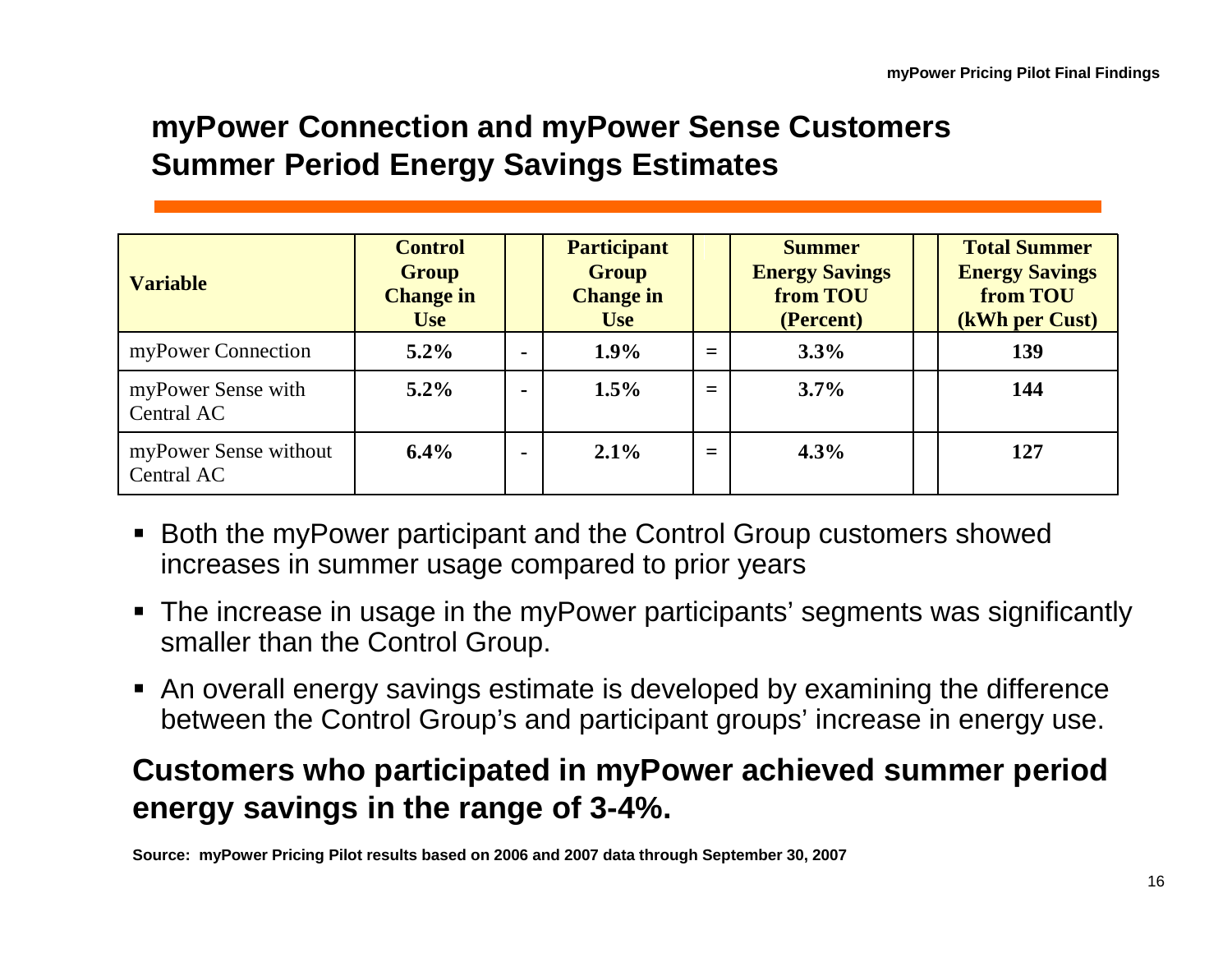# **myPower Connection and myPower Sense Customers Winter and Shoulder Month Impacts**

- Customers responded to price signals on winter peak days and shifted usage out of the on-peak period.
	- Average on-peak winter kW impacts were -0.41 kW for myPower Connection
	- Winter kW impacts were lower than summer kW impacts (-1.33 kW) due to less electric load being used in residential households during winter.
- myPower Sense with Central AC group showed a 1.65% reduction in energy use during the winter months, which was significant at the 90% confidence level.
- $\blacksquare$  Otherwise there was little overall kWh shifting or conservation for any of the customer groups during winter and shoulder months.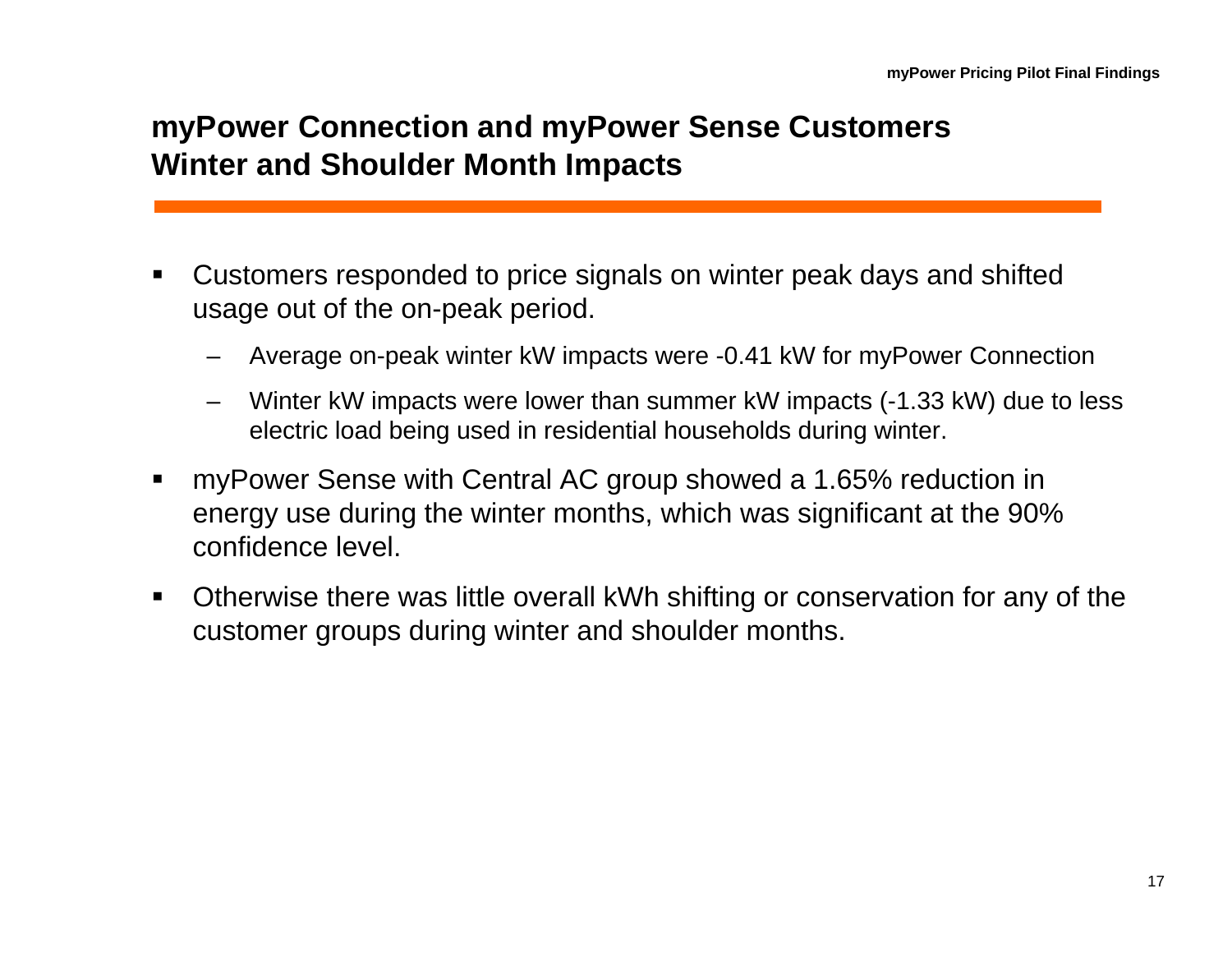#### **Bill Impact Assessment – myPower Connection Bill amount based on actual energy consumption on myPower rates compared to standard residential rate**



# **A majority of customers with in-home technology achieved bill savings; 87% of customers saved an average of \$102/year, while 13% of customers lost an average of \$36/year.**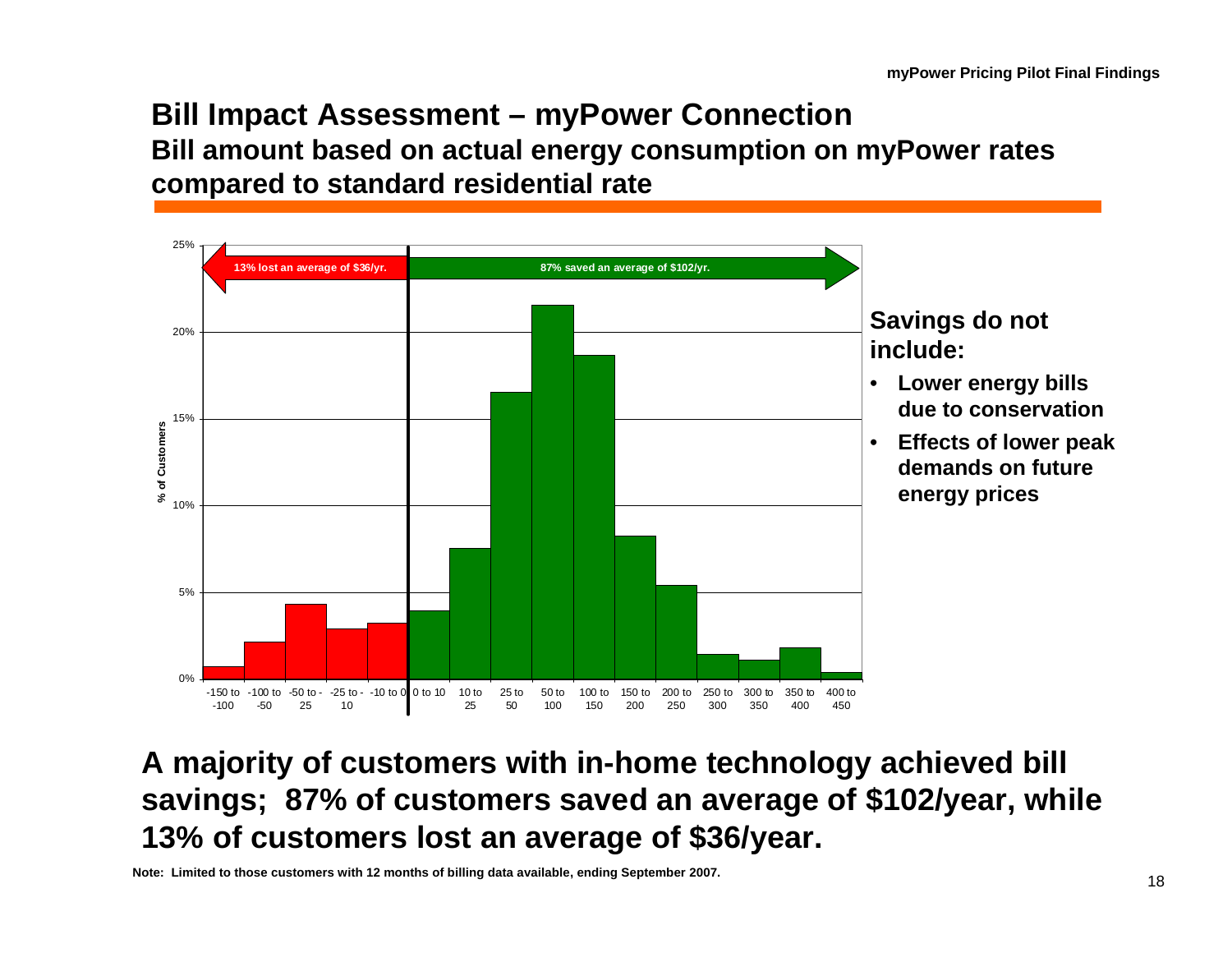#### **Bill Impact Assessment – myPower Sense Bill amount based on actual energy consumption on myPower rates compared to standard residential rate**



# **Customers without in-home technology also achieved bill savings; 68% of customers saved an average of \$68/year, while 32% of customers lost an average of \$35/year.**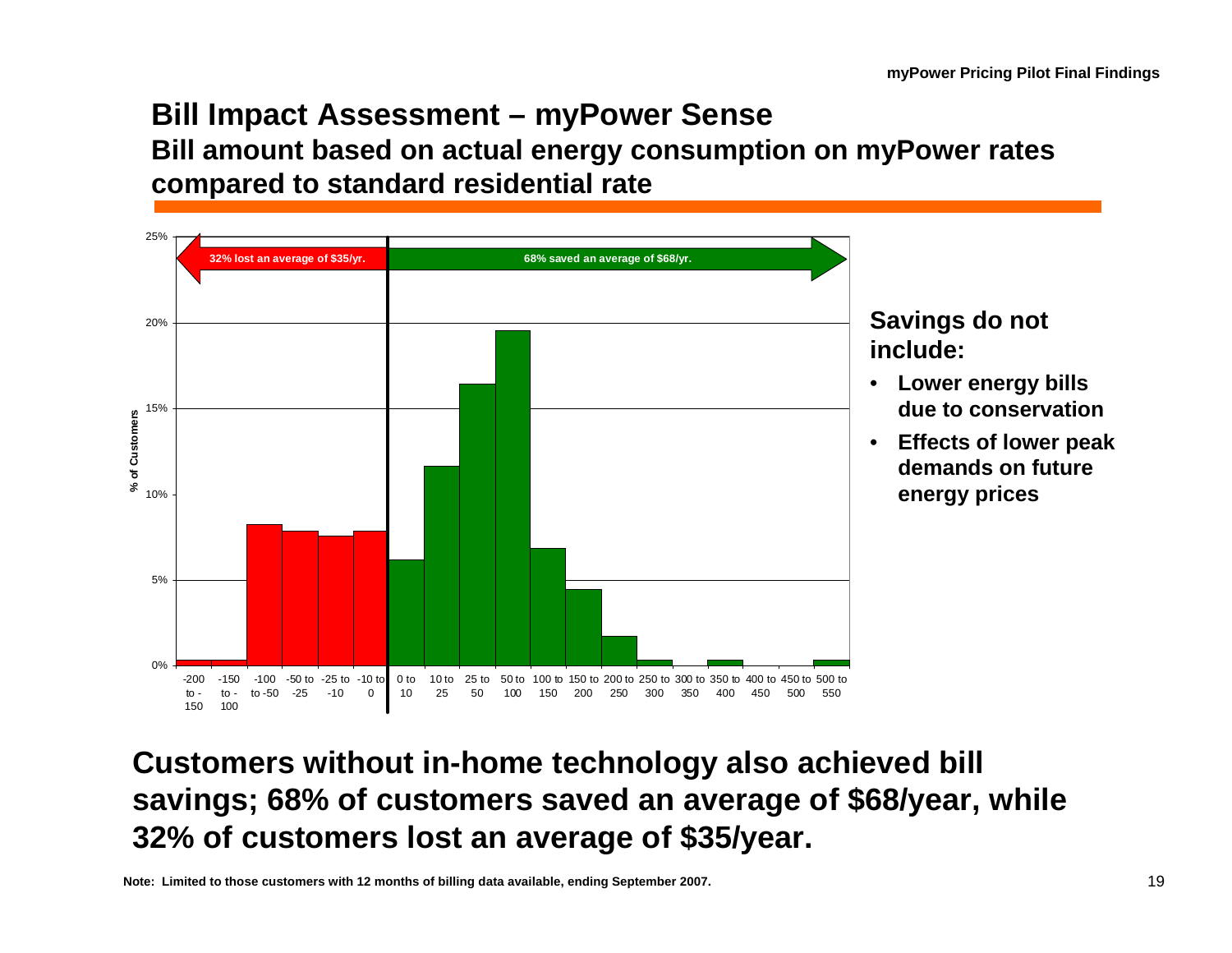# **Key Takeaways**

- myPower Pricing participants consistently lowered their energy use in response to price signals across two summers (peak demand reduction of 1.33 kW for myPower Connection, and 0.32 to 0.43 kW for myPower Sense).
	- During the summer there were daily reductions in energy use from 1:00 p.m. to 6:00 p.m. due to on-peak prices in the TOU rate.
	- During Critical Peak Price events, customers increased their load reductions during the 1:00 p.m. to 6:00 p.m. period.
	- Participants achieved summer period energy savings of 3-4% when compared to the Control Group.
- Technology-enabled customers produced greater reductions in energy use in response to the TOU rates and the CPP events.
- $\blacksquare$  Majority of participants achieved bill savings: 87% of myPower Connection and 68% of myPower Sense saved.
- $\blacksquare$  myPower Pricing participants would recommend the program to a friend or relative, believe they saved money, believe the program is good for the environment and that PSE&G should offer more programs similar to myPower.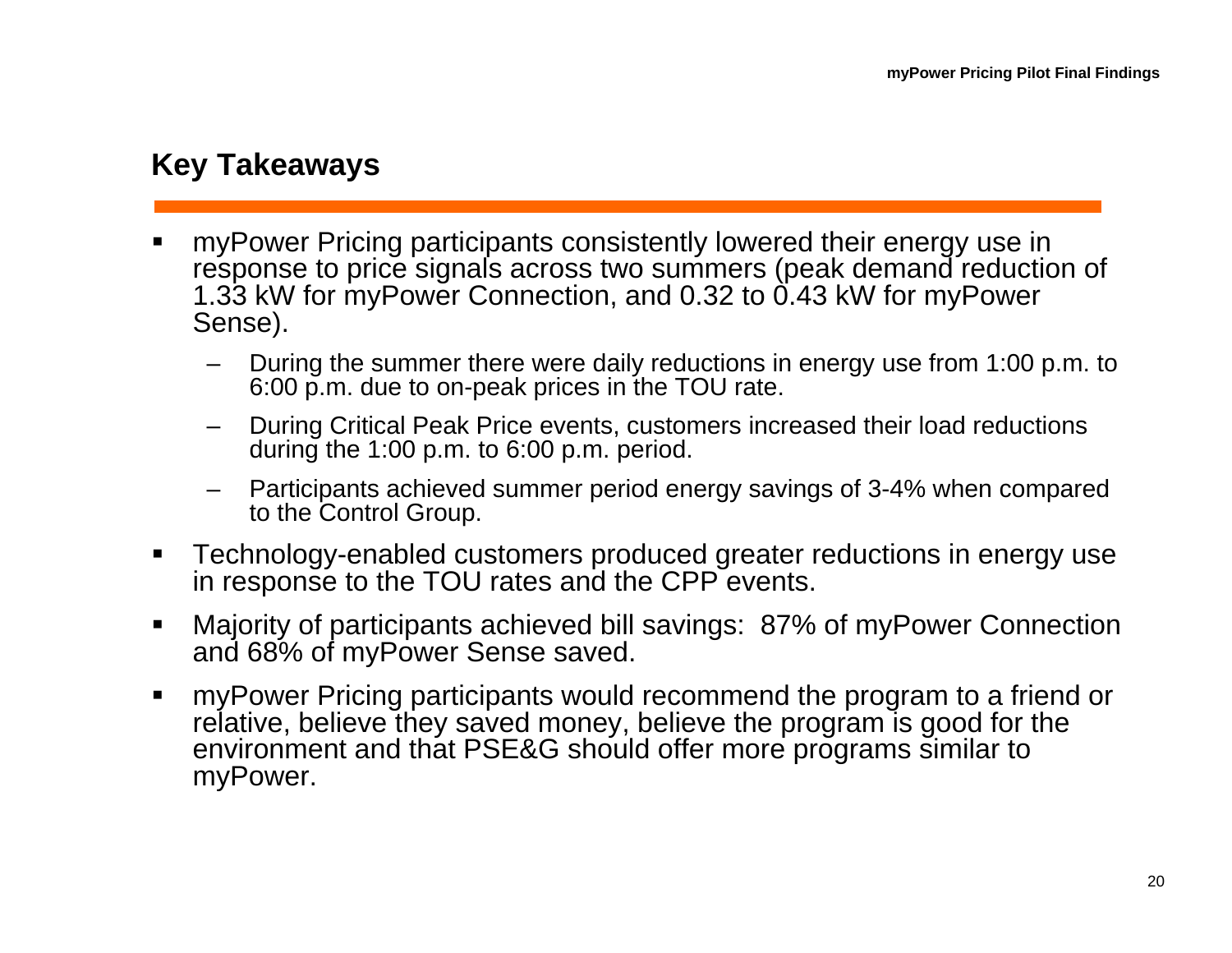### **Beyond** *myPower*

- NJ's Draft Energy Master Plan
	- Smart grid technologies such as AMI are an essential part of the State's plan to meet its EMP goals in energy efficiency and demand response (20% each by the year 2020)
	- EMP Implementation Plan lists a number Performance Metrics to be investigated in a new AMI Pilot. Some metrics were already studied in myPower.
- $\blacksquare$  PSE&G's Two-Step Approach
	- Step One Technology Evaluation
		- Technical evaluation of the strengths and weaknesses of several AMI technologies
		- Determine the technology best suited for PSE&G's service territory
		- Start in September 2008 for one-year. In municipalities of Wayne, Paterson and Totowa. Deploy 15,000 to 20,000 meter points.